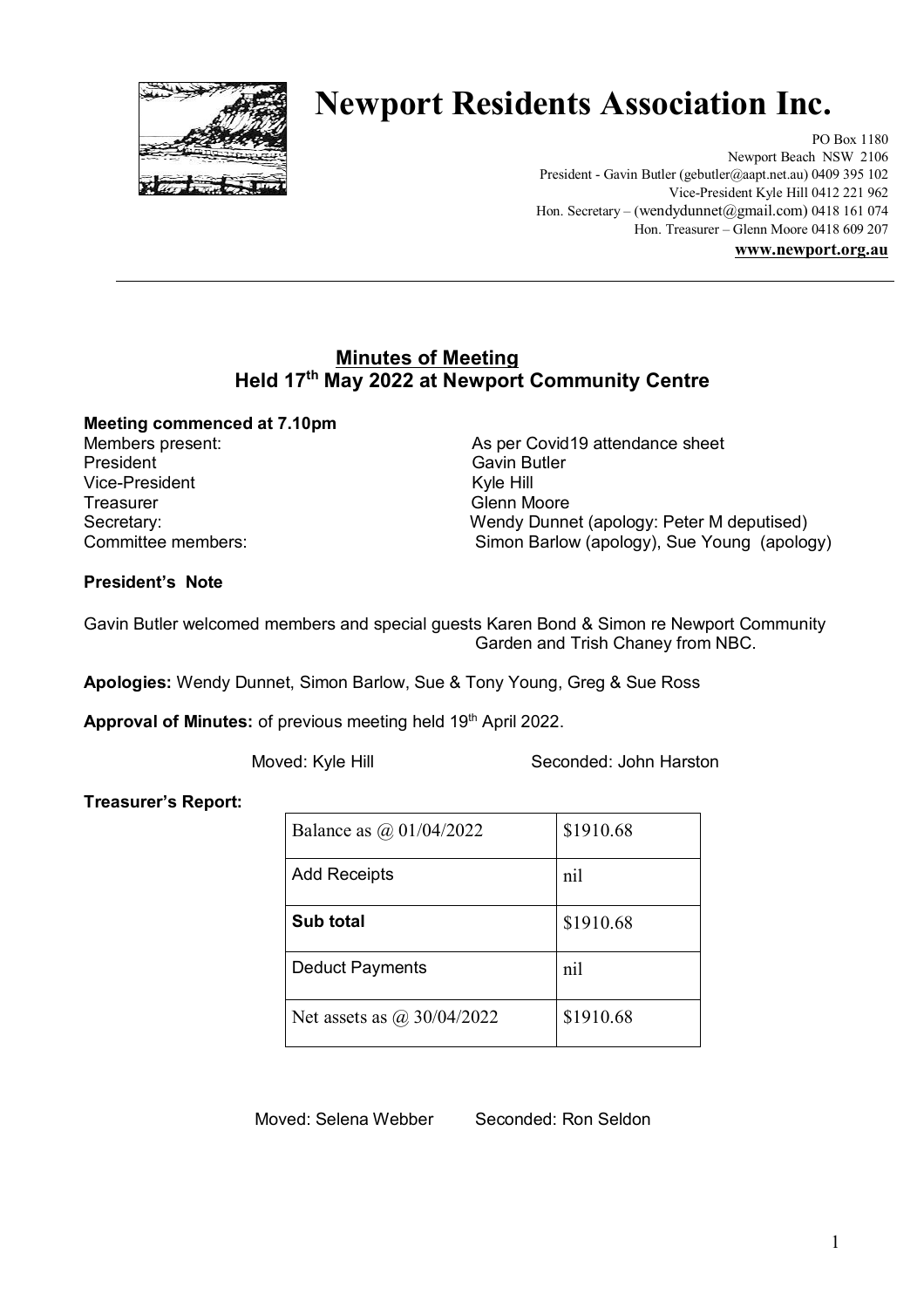#### **Guest Speaker Karen Bond – Newport Community Garden**

Karen described the garden's concept and showed a brief, very recently made video of our Newport garden in Woolcott St Reserve. Featured were: the scope of the garden and its plantings; an attractive display of 'fairy houses' plus 'pet rocks'; a native bee hive; a great array of harvested vegetables, & fruit, including some native species.

Further information and discussion revealed: The garden was approved by PWC in 2014 as a Not For Profit group to grow organic vegetables, fruit & herbs, on a communal basis, ie not individual plots; the approximate dozen current members are all hobby gardeners learning as they go; it is funded by membership subs (\$70 on joining, \$50pa thereafter), lobbying for grants, support from Bunnings, ANL,& NBC; it is frequently used for videoing the online show "*Garden Guru*"; any local is welcome to join to enjoy connecting with nature, learning & sharing and benefitting from the best organic produce; members communicate via WhatsApp; long-term NRA members Di Cook & Selena Webber, supported by our arborist VP, Kyle Hill, were key initiators in securing the location and establishing the garden.

The group meets weekly c9.30-11.30 each Saturday, with at least a monthly appearance by each member; visitors (and their compost) are always welcome.

Selena W will liaise and give assistance to involving local children with a couple of dedicated garden beds for their activity. Links to the presentation and a Membership Application Form can be found via the NRA website.

Kyle H gave a vote of thanks and will also supply Karen with a 1l container of a newly developed professional organic fertilizer, "Populate", for use in the garden.

**ADDENDUM:** At the conclusion of the meeting it was suggested the NRA follow up on and then monitor the current status of any other small, publicly-owned, lots for possible additional use for community gardens or other similar community serving purposes.

#### **Correspondence & Matters Arising:**

*Newport Pool:* Gavin B reported that nature had returned sand more swiftly than anticipated, so that access to the pool was now feasible without crossing the rockfall area at all but the highest tides.

*Deerin Park:* Glenn M reported that the concrete footprints were now in place for the first 2 seating set-ups, as previously advised by NBC. There had been an email from an adjoining resident querying the near-road location and a lack of communication with residents abutting the park.

*351 Robertson Rd DA:* The matter, raised by Sue Y in April, of this DA being very difficult to find via the NBC system, was raised with Council and has since been rectified.

*ANZAC Day Service:* Kyle H and Gavin B arranged purchase and then placed wreaths on behalf of NRA at the traditional Trafalgar Park Memorial Dawn Service.

*Illegal mollusc harvesting on the marine rock platform:* Raised at the last meeting, after a member challenging a group of immigrants with buckets of shellfish, it was suggested that anyone seeing similar activity immediately contact the Fisheries Hotline. It was also suggested that signs in a couple of key asian languages be erected by NBC to educate on the prohibition of the harvesting.

#### I**tems for Discussion:**

#### **Robertson Road Update**

GB advised there was nothing new to report since the end-March meeting with NBC but feedback is anticipated by next month.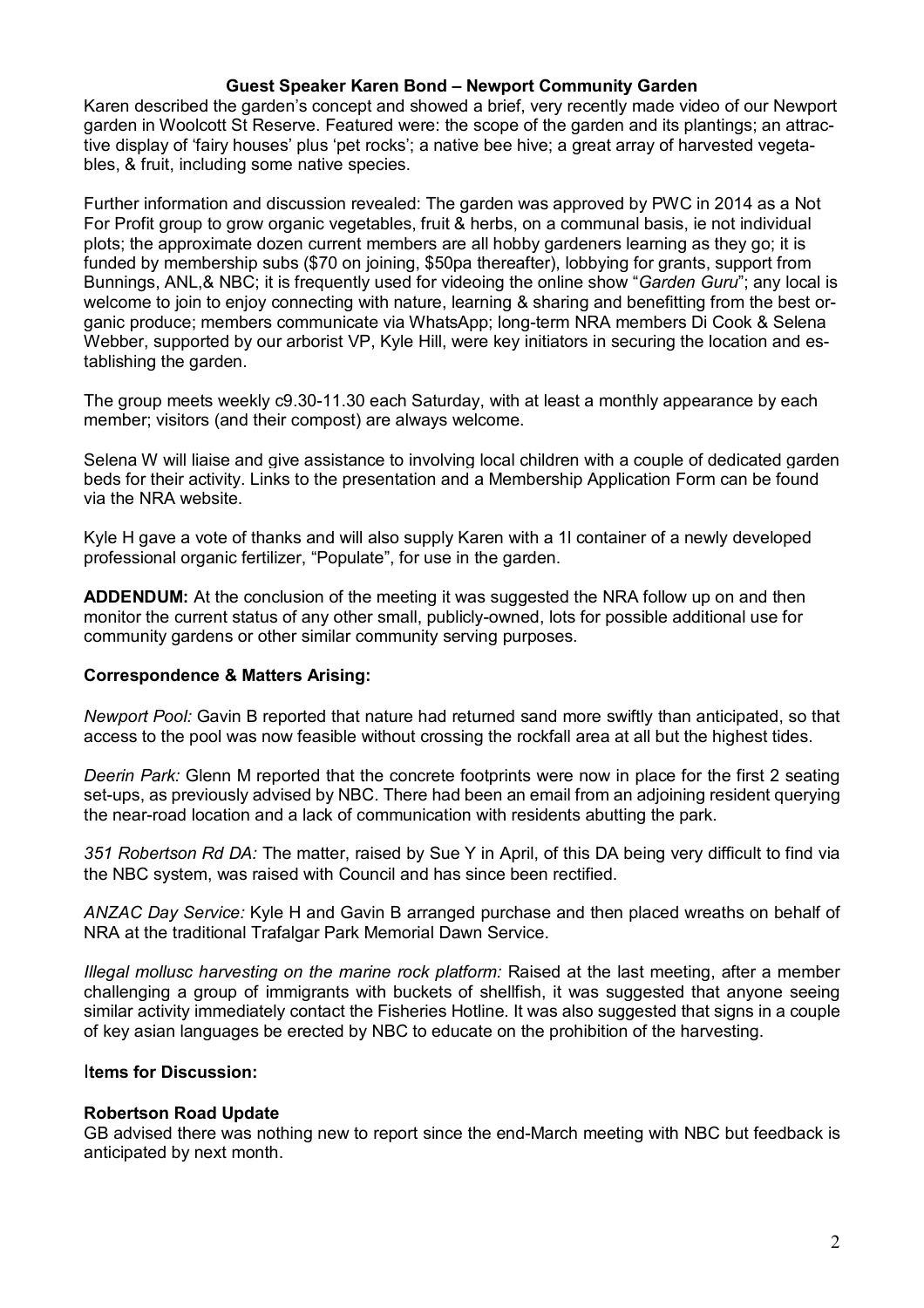#### **Newport Planning Applications**

Wendy D had passed on advice of 10 new applications, 9 of which appeared to be straight-forward alterations and additions. However, 20 Karloo Pde N'port is for subdivision of land incorporating boundary adjustment, lot consolidation & driveway works. Previously this applicant had applied for a subdivision of 3 lots in 2021.The above is DA2022/0566 and may be worth further investigation.

#### **Pittwater Ward Councillors Forum**

Some who had attended the April meeting commented that the format might benefit from a Convener, to dissuade more assertive attendees from talking over Councillors and making excessive comment. Counter to this is the concept that this is a Ward Councillors initiative, seeking as broad input as possible from residents attending but noted the desirability of more balanced discussion. The May forum, next Thursday, will be at Terry Hills. The June forum will be at the then newly opened Mona Vale Surf Club.

#### **PCA Update**

The Federal Candidate Forum went as planned, with c100 attending. Thanks was given to past-Chair Craig Boaden for deputizing at short notice due to GB's Covid isolation.

There was 29 April 2022 meeting between R Stokes and reps of the northern 3 resident associations re the new State planning controls being developed. Main discussion was:

Lobbying to ensure local character statements are incorporated into the new LEP

- Stokes felt desirability for concluding NBC LEP input by year's end was paramount because a 2023 change in Government could increase densities if not finalized. Our reps remain very concerned that current Government is reneging on prior commitment to incorporate character statements into LEP.

The "simplifications" proposed for rezonings are favouring developers over communities.

Stokes was also equivocal on this matter and ambivalent on the views expressed by the Local Gov't Association.

PCA had proposed a face-to-face meeting with NBC heads for community input on a number of points prior to formal presentation to Council. Director of planning L Kerr had responded that nothing would be shared prior to presentation to Council but that the questions could be put to NBC for a written response. This was felt to be grossly inferior to an open discussion with PCA reps.

Cr Miranda Kerr indicated she is liaising with community groups to draw up a list of favoured controls, etc to put to L Kerr (Director of Planning & Place) but it was felt that this would still be less constructive than the hoped for live discussion, even if via Teams or Zoom.

#### **Marina Safety & Houseboats on Pittwater**

This continues to be an active issue.

Glenn M advised the Horseshoe Cove Association will be meeting with RMYC exec in mid-June to discuss community concerns, especially re fire safety.

#### **Newport Activation Group**

There is planning for a Robertson Rd closure for a June event and a proposal for possible grants towards future events.

#### **General Newport Maintenance Matters + General Business**

#### **Melaleuca St Steps**

Plans are in place for installation in 2022-23 new FY.

#### **South Bilgola Headland steps repair**

Residents' concerns have been lodged with NBC.

Goodwin Reserve & Track connection between Goodwin & Nullaburra Sts.

Concerns re lack of maintenance have been mentioned previously but now the track is completely overgrown. Trish Chaney agreed to follow this up.